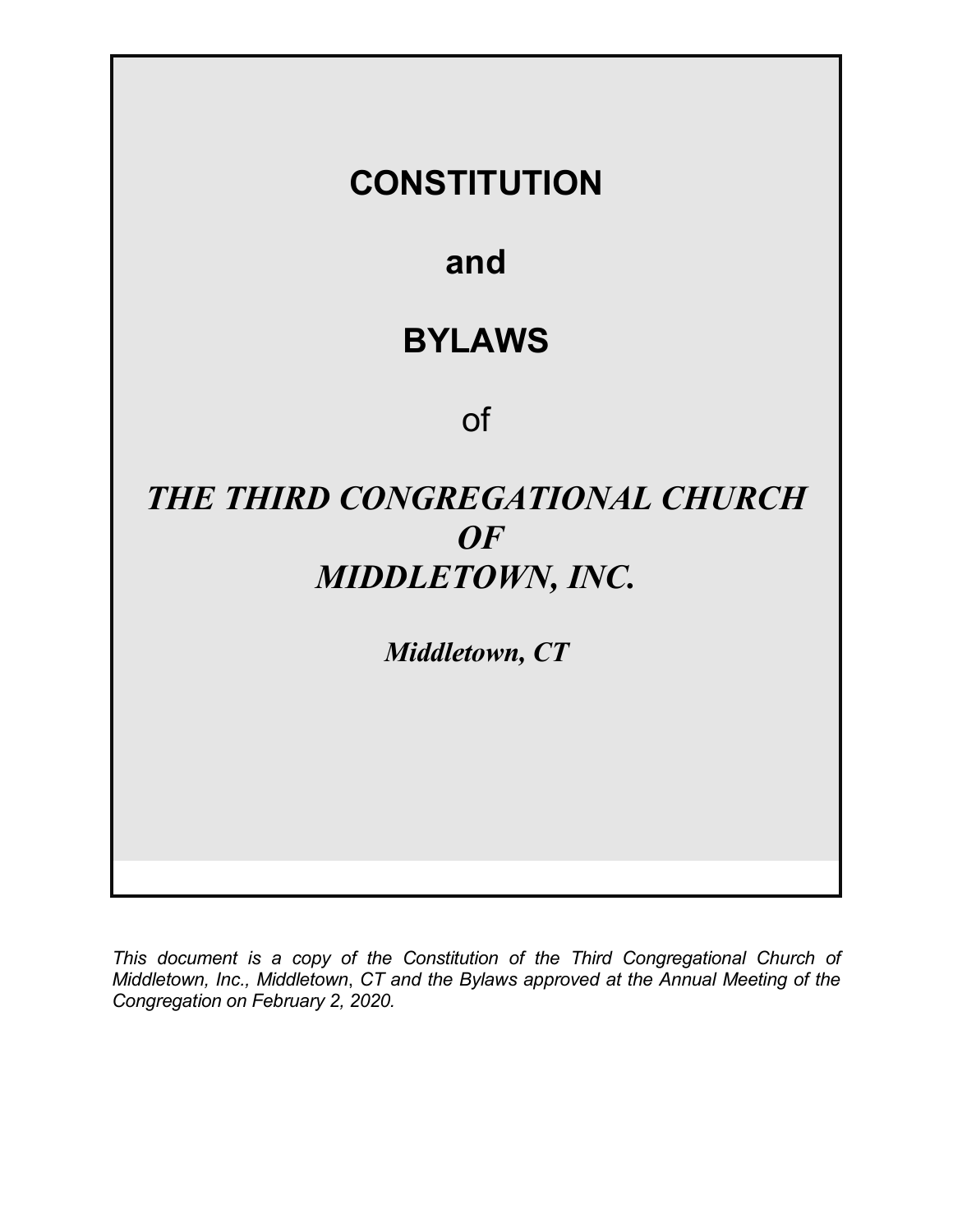## CONSTITUTION:

| Sect.                                      | Title                                                   | Page                             |
|--------------------------------------------|---------------------------------------------------------|----------------------------------|
| L<br>Ш                                     | <b>NAME</b><br><b>PURPOSE</b>                           | 3<br>3                           |
| Ш                                          | <b>STATEMENT OF FAITH</b>                               | 3                                |
| IV.                                        | <b>COVENANT</b>                                         | $\frac{3}{3}$                    |
| V                                          | <b>TEACHING</b>                                         |                                  |
| VI                                         | <b>GOVERNMENT</b>                                       | 3                                |
|                                            | <b>BYLAWS:</b>                                          |                                  |
| <b>Article I. MEMBERSHIP</b>               |                                                         | 4                                |
| 1.1                                        | <b>RECEPTION OF MEMBERS</b>                             | 4                                |
| 1.2<br>1.3                                 | <b>DUTIES OF MEMBERS</b><br>MEMBERSHIP LIST AND CLASSES | 4<br>4                           |
| 1.4                                        | <b>TRANFER OF MEMBERSHIP</b>                            | 5                                |
| 1.5                                        | <b>COMMUNION</b>                                        | 5                                |
| Article II. PASTOR, OFFICERS & BOARDS<br>6 |                                                         |                                  |
| 2.1                                        | <b>PASTOR</b>                                           | 6                                |
| 2.2                                        | OFFICERS & BOARDS<br>PRESIDENT and VICE PRESIDENT       | 6<br>6                           |
| 2.3<br>2.4                                 | <b>CORPORATE SECRETARY</b>                              | 6                                |
| 2.5                                        | ASSISTANT. CORPORATE SECRETARY                          | 6                                |
| 2.6                                        | <b>TREASURER</b>                                        | 7                                |
| 2.7                                        | <b>ASSISTANT TREASURER</b>                              | $\overline{7}$                   |
| 2.8<br>2.9                                 | <b>BOARD OF TRUSTEES</b><br><b>DIACONATE</b>            | $\overline{7}$<br>$\overline{7}$ |
| 2.10                                       | <b>BOARD OF CHRISTIAN EDUCATION</b>                     | 8                                |
| 2.11                                       | <b>BOARD OF MUSIC</b>                                   | 8                                |
| 2.12                                       | <b>BOARD OR OUTREACH &amp; MISSIONS</b>                 | 8                                |
| 2.13<br>2.14                               | <b>BOARD OF ENDOWMENTS</b><br><b>PERSONNEL</b>          | 8<br>8                           |
|                                            |                                                         |                                  |
|                                            | <b>Article III. ORGANIZATION</b>                        | 9                                |
| 3.1<br>3.2                                 | <b>GENERAL</b><br>STANDING COMMITTEE                    | 9<br>9                           |
| 3.2a                                       | POLICY & PROCDURES MANUAL                               | 9                                |
| 3.3                                        | STEWARDSHIP COMMITTEE                                   | 9                                |
| 3.4                                        | <b>RECEPTION COMMITTEE</b>                              | 9                                |
| 3.5<br>3.6                                 | <b>FLOWER COMMITTEE</b><br><b>COFFEE COMMITTEE</b>      | 10<br>10                         |
| 3.7                                        | PARTNERSHIP FOR SHARING COMMITTEE                       | 10                               |
| 3.8                                        | <b>DELEGATES</b>                                        | 10                               |
| 3.9                                        | DIRECTOR(S) OF USHERS                                   | 10 <sub>1</sub>                  |
| 3.10                                       | DIRECTOR OF CRADLE ROLL                                 | 10                               |
| 3.11<br>3.12                               | <b>DELETED</b><br>NOMINATING COMMITTEE                  | 10<br>10                         |
| 3.13                                       | <b>DISSOLUTION</b>                                      | 10                               |
|                                            | <b>Article IV. MEETINGS</b>                             |                                  |
| 4.1                                        | <b>WORSHIP SERVICES</b>                                 | 11<br>11                         |
| 4.2                                        | <b>ANNUAL MEETING</b>                                   | 11                               |
| 4.3                                        | <b>SPECIAL MEETINGS</b>                                 | 11                               |
| 4.4                                        | <b>VOTING PRIVILEGES</b>                                | 11                               |
| 4.5<br>4.6                                 | <b>BOARDS AND COMMITTEES</b><br><b>CHURCH YEAR</b>      | 11<br>11                         |
| 4.7                                        | AMENDING THE BYLAWS                                     | 11                               |
| 4.8                                        | <b>ADOPTION</b>                                         | 11                               |
| 4.9                                        | PARLIAMENTARY PROCEDURE                                 | 11                               |
| 4.10                                       | <b>RECORDS</b>                                          | 11                               |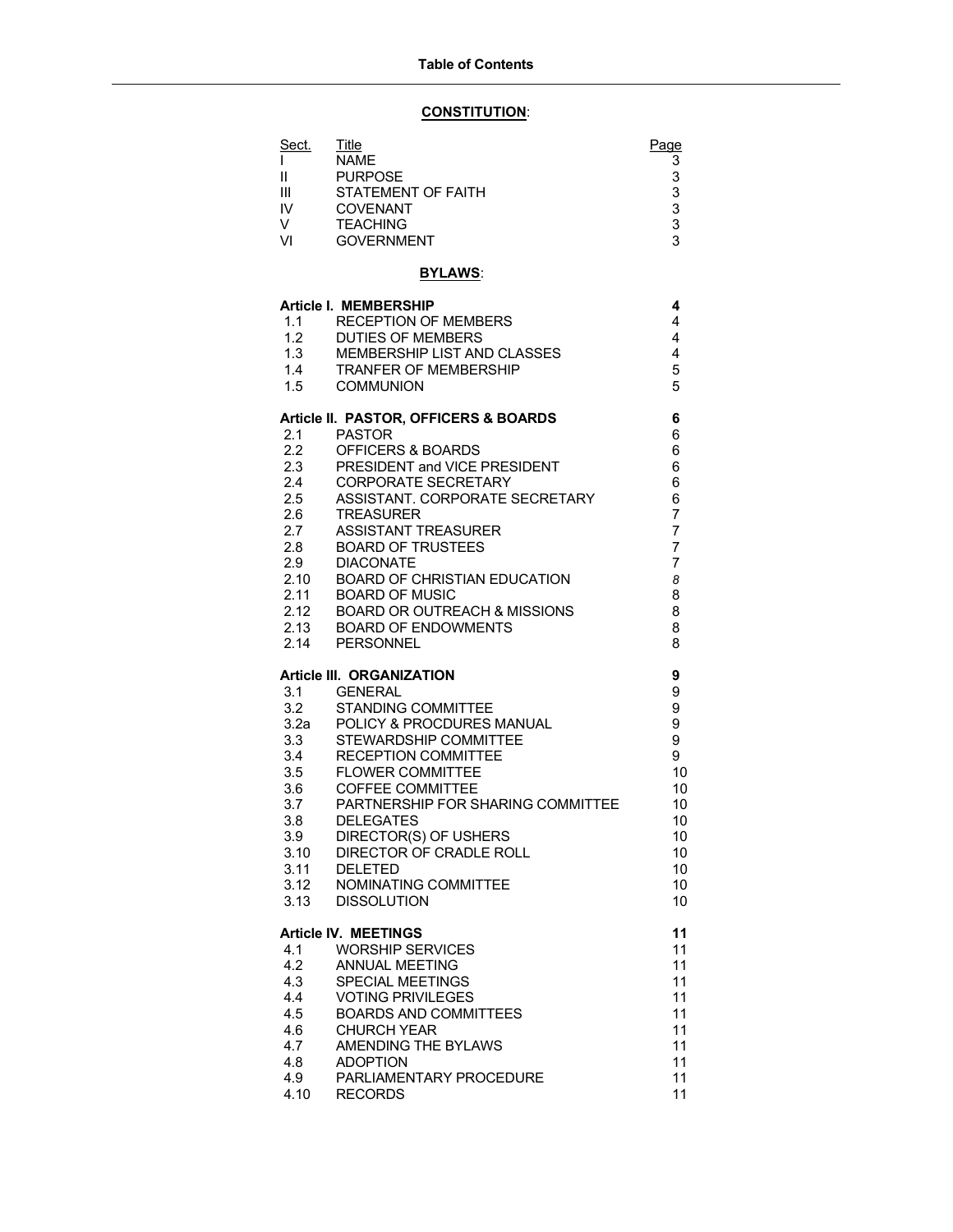## **CONSTITUTION**

of

# THE THIRD CONGREGATIONAL CHURCH OF MIDDLETOWN, INCORPORATED Middletown, CT

## Section I. NAME

This Church shall be known as The Third Congregational Church of Middletown, Incorporated.

#### Section II. PURPOSE

The purpose of this Church shall be to bind together followers of Jesus Christ for the purpose of sharing in the worship of God and of making His will dominant in the lives of people, individually and collectively, especially as that will is set forth in the life, teachings, death and resurrection of Jesus Christ.

#### Section III. STATEMENT OF FAITH

We believe in God, The Father, infinite in wisdom, goodness and love; and in Jesus Christ, His son, our Lord and Savior, who for us and our salvation lived and died and rose again and lives evermore; and in the Holy Spirit, who takes of the things of Christ and reveals them to us, renewing, comforting and inspiring the souls of men.

#### Section IV. COVENANT

We are united in striving to know the will of God as taught in the Holy Scriptures, and in our purpose to walk in the ways of the Lord, made known or to be made known to us. We hold it to be the mission of the Church of Christ to proclaim the Gospel to all mankind, exalting the worship of the one true God, and laboring for the progress of knowledge, the promotion of justice, the reign of peace and the realization of human brotherhood. Depending, as did our fathers, upon the continued guidance of the Holy Spirit to lead us all in truth, we work and pray for the transformation of the world into the Kingdom of God; and we look with faith for the triumph of righteousness and the life everlasting.

## Section V. TEACHING

While we affirm the Statement of Faith and the Covenant, we also affirm that each member shall have the undisturbed right to private interpretation of the Scripture, and that the true test and basis of membership and fellowship in the Church is Christian character.

#### Section VI. GOVERNMENT

This Church shall be Congregational in government, which government shall be vested in its members who shall exercise the right of full and final control in all its affairs, subject in legal matters to the Articles of Incorporation. While this Church shall not accept any other ecclesiastic authority, it may accept the obligations of mutual counsel, courtesy and cooperation involved in the free fellowship of the Congregational Churches, and shall pledge itself to share their common aims and work. It also may enter into free cooperation with other churches and groups of churches.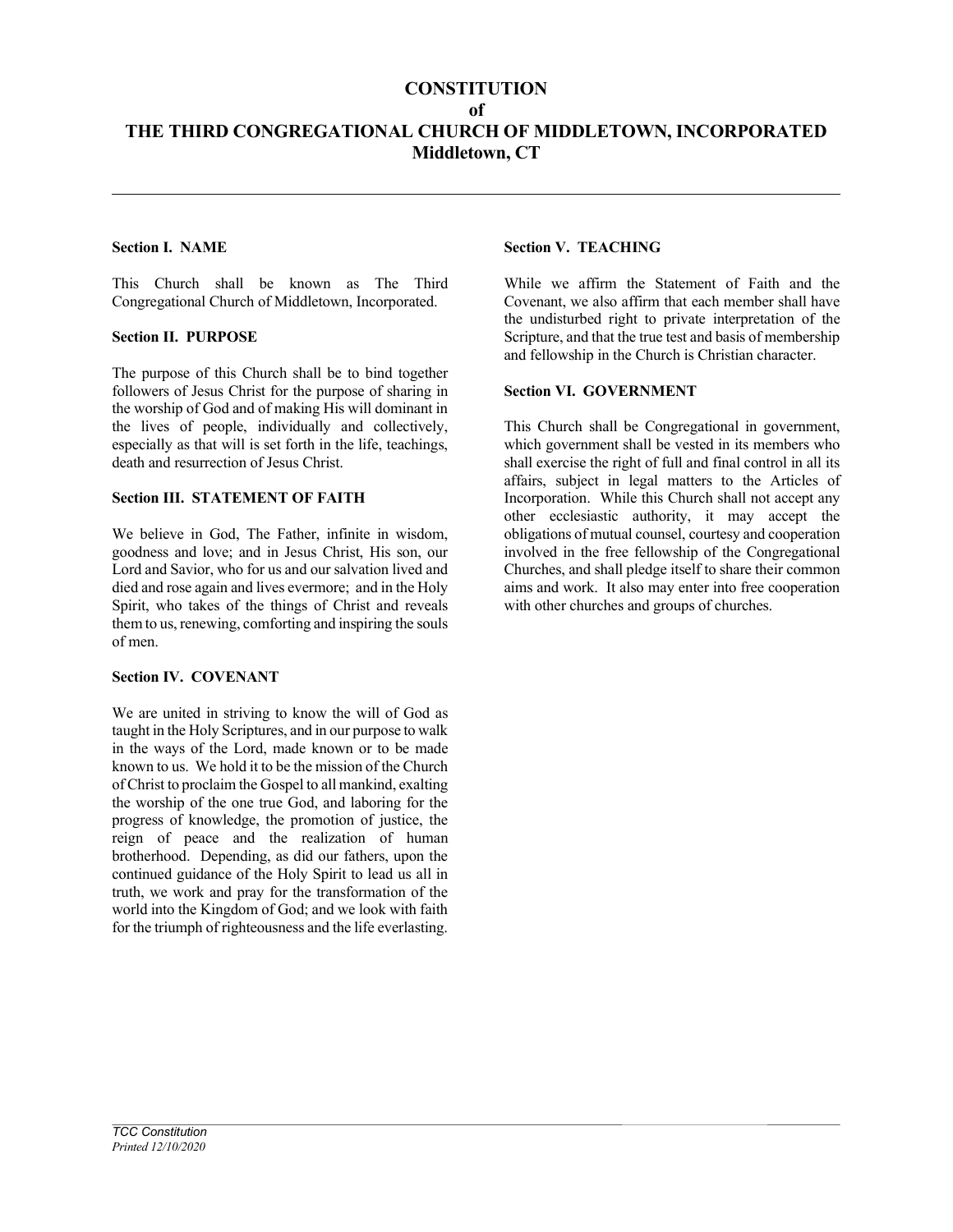## BYLAWS of THE THIRD CONGREGATIONAL CHURCH OF MIDDLETOWN, INCORPORATED Middletown, CT

## ARTICLE I

## MEMBERSHIP

### Sect. 1-1. RECEPTION OF MEMBERS

Any candidate for admission to the membership of this Church must be approved by the Standing Committee.

Persons may be received as a Regular Member of this Church by:

- (a) Presentation of letter of transfer from another church or presentation of a certificate of regular standing.
- (b) By reaffirmation of faith where letters of transfer or certificates of regular standing are not available.
- (c) By baptism and confession of faith.

### Sect. 1-2. DUTIES OF MEMBERS

Members are expected to be faithful in all the duties essential to the Christian life, to attend habitually the services of the Church, to give regularly for support and benevolences, to share in organized work for the world and to seek in every way to win those about them to Christ.

### Sect. 1-3. MEMBERSHIP ADMINISTRATION

There shall be a Membership Administration Committee consisting of (i) the Pastor, (ii) the Chair of the Diaconate or an alternate designated by such Chair, and (iii) the President or Vice President. The Membership Administration Committee shall oversee the administration of the membership classifications and the accurate and timely recording of such classifications at the Church office. The Membership Administration Committee's responsibilities shall include recommending to the Standing Committee the correct classification of members for the Standing Committee's approval. There shall be the following four classes of membership:

- (a) Regular Members shall be those individuals received by the Church as provided in Section 1-1 as long as they continue to fulfill the duties of Section 1-2. Regular Members are the only class of members that have voting privileges.
- (b) Associate Members shall include any individual who is a member of another Christian Church or a friend of the Church and does not wish to become a Regular Member of this Church and who has obtained approval by the Standing Committee for such status. Such associate membership shall carry all the duties and privileges of membership, excluding the right to vote and the right to serve as an elected Member-at-Large for the Standing Committee, an Officer or member of the Trustees, Diaconate, Board of Endowments or Nominating Committee.
- (c) Inactive Members shall be those Regular Members and Associate Members who, in the judgment of the Standing Committee, are not fulfilling the duties of Section 1-2.. Prior to being classified as an Inactive Member, the Membership Committee shall take all actions deemed appropriate to encourage such individual to maintain their membership status in good standing..
- (d) Past Members shall include (i) deceased members; (ii) members who have been on the inactive members' list for three years without any contact with the Church to signify a desire to remain as a member in good standing; and (iii) members who have requested to transfer or indicated a desire to terminate their membership.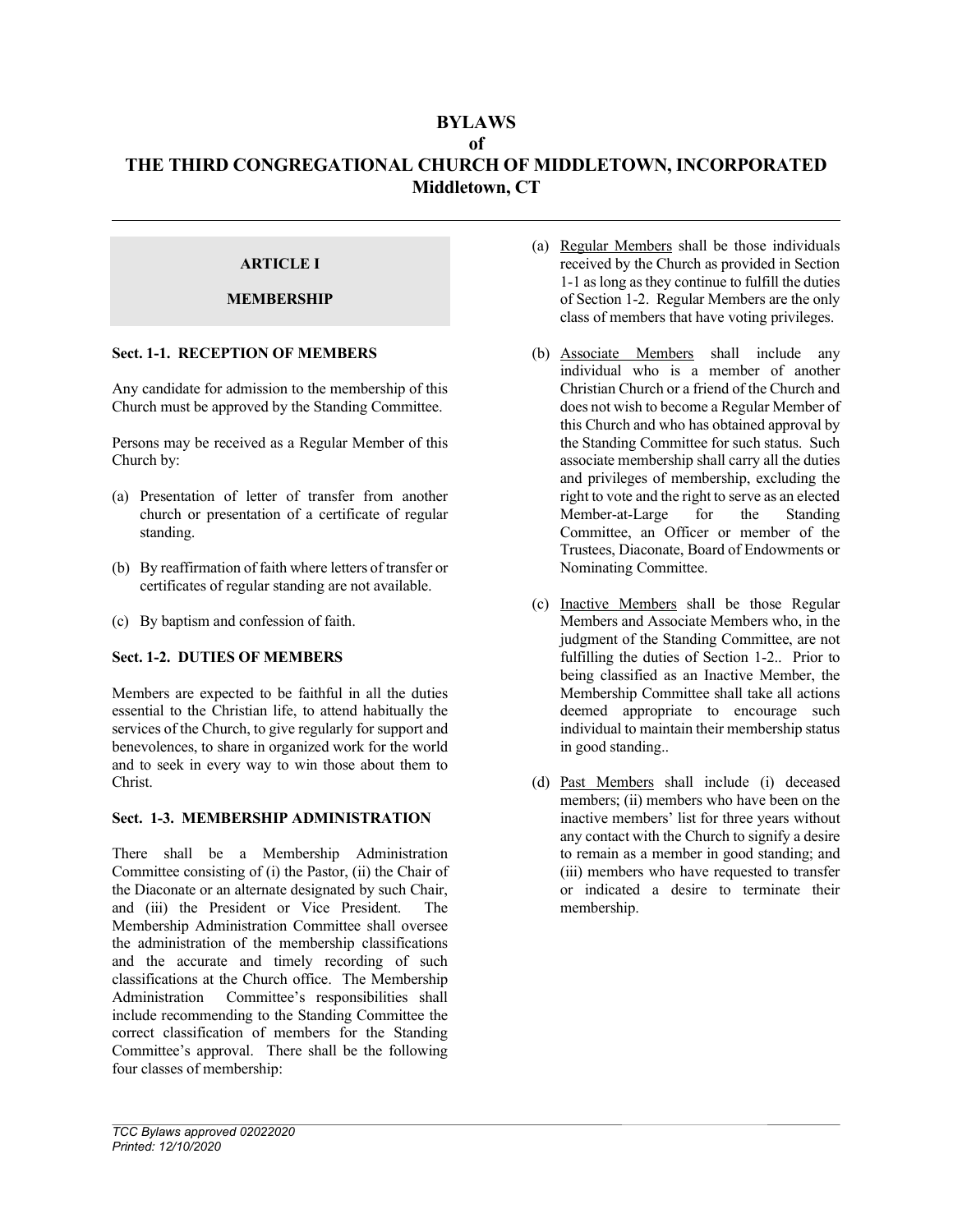#### Sect. 1-4. TRANSFER OF MEMBERSHIP

A member of this Church may transfer to another church or terminate membership in this Church upon written request to the Corporate Secretary or Pastor.

- (a) This Church adopts fully the principle of open and free communion and is ready, on due application, to transfer any member to another church.
- (b) If any member of this Church wishes to unite with a Christian Church that rejects our communion or denies our existence as a church, we are not able to give a transfer and recommendation in the ordinary form, but will give a certificate and record the transfer.

## Sect. 1-5. COMMUNION

All persons who accept Jesus Christ as their Lord and Savior, present with us at the Communion Service, shall be cordially invited to unite with this Church in celebration of the Lord's Supper. Members of other churches wishing to commune with this Church for more than one year should be given an invitation to bring their letters of transfer.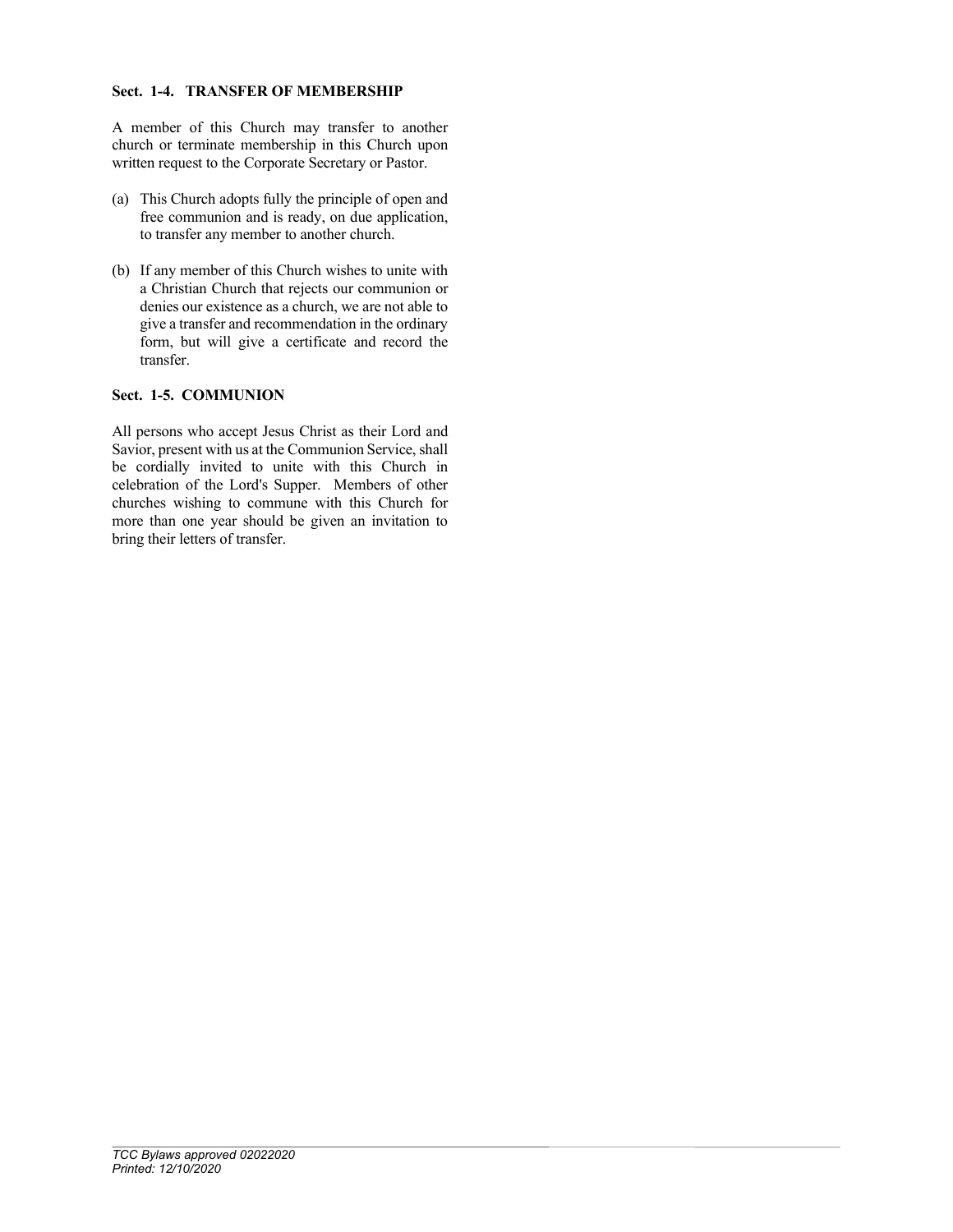## ARTICLE II

### PASTOR, OFFICERS & BOARDS

## Sect. 2-1. PASTOR

There shall be a Pastor of The Third Congregational Church of Middletown, Inc. who shall be selected at a Special or Annual Meeting of the Church upon recommendation of a Search Committee. The Pastor shall have charge of the pulpit, shall administer the sacraments, shall have general oversight over all the spiritual welfare of the Church and shall be an ex-officio member of all church committees and boards.

- (a) Upon acceptance of the position, the Pastor shall be a Regular Member of the Church.
- (b) The Pastor shall serve by mutual agreement with the members with the understanding that severance of his relationship to the Church shall be with at least sixty (60) days notice of either party.

The Pastor shall regularly report to the Standing **Committee** 

#### Sect. 2-2. OFFICERS & BOARDS

Officers of the Church, include the following:

- 1. Pastor
- 2. President
- 3. Vice-President
- 4. Corporate Secretary
- 5. Assistant Corporate Secretary
- 6. Treasurer
- 7. Assistant Treasurer

Boards of the Church, include the following:

- 1. Trustees
- 2. Diaconate
- 3. Christian Education
- 4. Music
- 5. Outreach and Missions
- 6. Endowments

The Vice-President, Corporate Secretary, Assistant Corporate Secretary and new board members shall be elected at the Annual Meeting of the congregation for terms as may be specified in the succeeding sections. All Officers, Trustees, Diaconate and Board of Endowment shall be Regular Members at the time of election.

#### Sect. 2-3. PRESIDENT and VICE-PRESIDENT

There shall be a President and a Vice-President of the corporation, elected by the members at the Annual Meeting, who shall take office at the conclusion of the meeting at which they are elected. The Vice-President is President-Elect and succeeds the President at the end of elected term(s) of office or in case of a vacancy in the Office of the President. The President, by vote at the Annual Meeting, may serve more than one term. A vacancy in the office of the Vice-President shall be filled by a duly called special meeting of the congregation.

The President, or elected alternate, shall preside as moderator of all special and regular meetings of the congregation. The President and Vice-President shall be members ex-officio of all Church committees and boards. The President shall have one vote or the Vice President shall have one vote in absence of a vote by the President.

The President shall be responsible to organize an annual review of the Pastor by a representative group of Regular Members.

## Sect. 2-4. CORPORATE SECRETARY

There shall be a Corporate Secretary elected at the Annual Meeting. The Corporate Secretary shall (i) prepare dated and signed minutes of the Annual Meeting of the Church, any Special Meetings of the Church and the Standing Committee meetings; and (ii) accept or provide such other notices, correspondence, certifications or records referenced in these Bylaws or as is customarily performed by a corporate secretary.

#### Sect. 2-5. ASSISTANT CORPORATE **SECRETARY**

There shall be an Assistant Corporate Secretary elected at each Annual Meeting. The Assistant Corporate Secretary shall serve in the absence of the Corporate Secretary and shall become Corporate Secretary in the event of a vacancy in the office of the Corporate Secretary.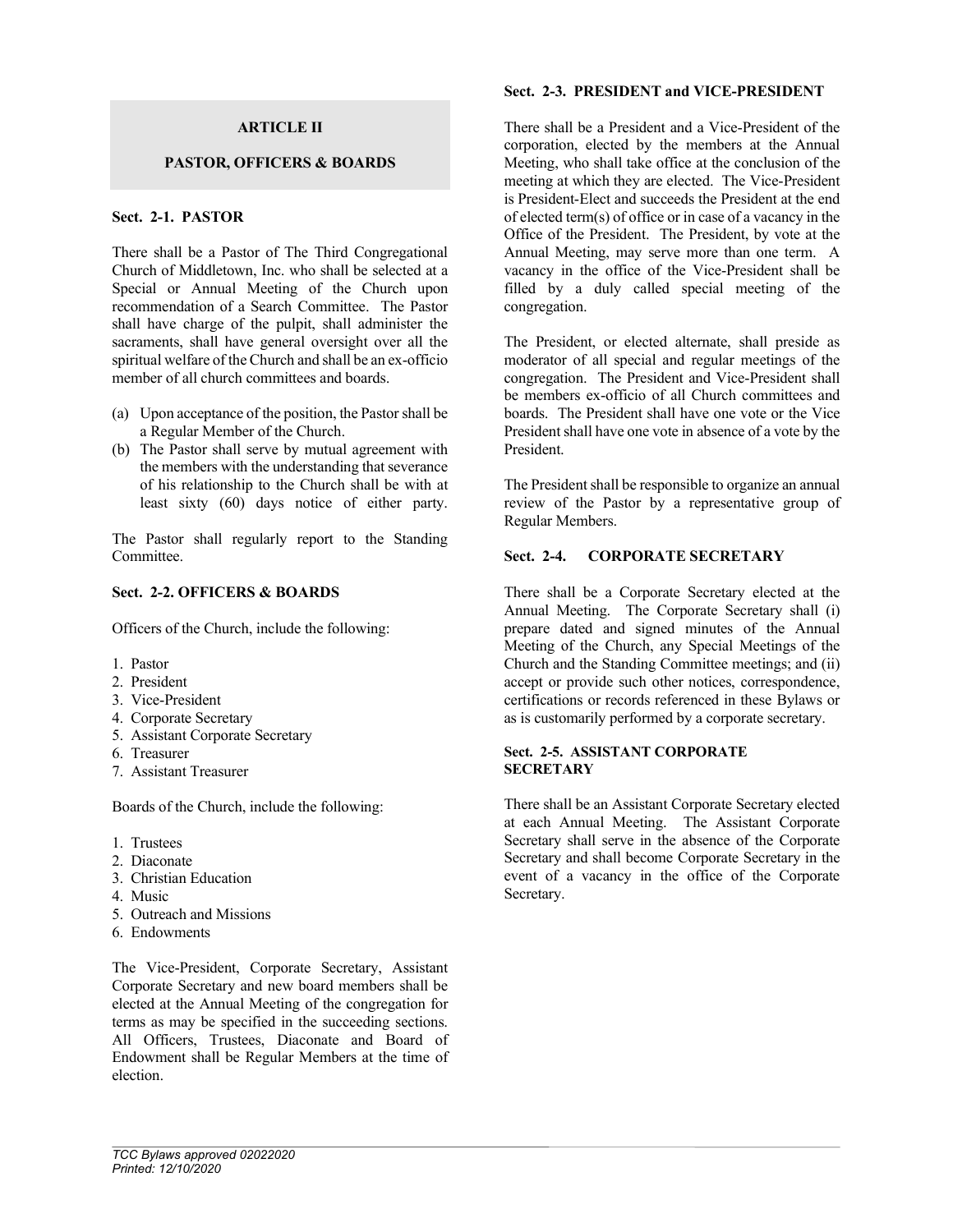### Sect. 2-6. TREASURER

There shall be a Treasurer who reports to the Board of Trustees. The Treasurer shall receive all money designated by the Trustees that is paid to the church corporation, its boards or its committees and shall keep careful account thereof. The Treasurer shall disburse from the General funds of the Church only on the order of the Board of Trustees. Monies raised by individual boards, committees or organizations for their own use and separately accounted for by the Treasurer shall be disbursed upon request by the respective group. The Treasurer shall make a summary report of receipts and expenditures for the calendar year in writing at each Annual Meeting.

## Sect. 2-7. ASSISTANT TREASURER

There shall be an Assistant Treasurer with the same capabilities as required for the Treasurer who shall serve in the absence of the Treasurer.

## Sect. 2-8. BOARD OF TRUSTEES

There shall be a Board of Trustees consisting of six (6) Regular Members at least 18 years old, each holding office for three (3) years, of which two (2) shall be elected at each Annual Meeting. No Trustee shall serve more than two (2) full consecutive terms without a lapse of two or more years.

Subject to the control of the Church, the Trustees shall be charged with the care, custody and management of the property of the Church. Each year the Trustees shall choose a minimum of three (3) of their number to be a finance committee and a minimum of three (3) to be a committee on buildings and maintenance. The Board of Trustees shall not have the power to buy, sell, mortgage, lease or transfer any real estate without the consent of the Church. Use of all Church property must be authorized by the Trustees. All gifts of property must be accepted by the Trustees before becoming property of the Church.

The Trustees shall have a minimum of 11 regular monthly meetings and special meetings as called by the Chair, with any four (4) constituting a quorum to conduct normal business of the Board. No invoices or claims against the Church shall be paid by the Treasurer without the approval of a majority of the Trustees at such meeting.

The Board of Trustees, in concert with it's ex-officio members and the Treasurer, shall prepare a preliminary budget to support the stewardship campaign each calendar year based on the requests submitted by church officers, boards, committees, directors and/or delegates. At the conclusion of the stewardship campaign, a final budget will be prepared and submitted to the Church for approval at the Annual Meeting.

There shall be an auditor employed annually by the Trustees to audit all financial records of the Church and make a report in writing to the Annual Meeting.

The Board of Trustees shall ensure that the Church maintains appropriate insurance or fidelity coverage for the risk of financial embezzlement or misappropriation of funds, which policy shall cover the Treasurer, Assistant Treasurer, chair of the Board of Endowments, secretary of the Board of Endowments and any other individual with access or ability to collect, withdraw or disburse Church funds. Such policy premium will be paid entirely by the corporation and the amount of coverage is to be determined by the Board of Trustees.

## Sect. 2-9. DIACONATE

There shall be a minimum of nine (9) members of the Diaconate who shall be at least 16 years of age, and whom shall be elected at each Annual Meeting to serve a term of three (3) years.

They shall aid the Pastor generally in the spiritual welfare of the Church, shall provide for the communion table and shall assist in the administration of the Lord's Supper. At least one (1) shall be present with the Pastor at all baptisms.

The diaconate shall have the ability to appoint junior deacons, aged 14 to 20 years, to assist in deacon activities. Responsibilities of the junior deacon shall be limited to those deemed appropriate by the diaconate.

The diaconate shall establish and maintain a Congregation Care Subcommittee whose members, in coordination with the Pastor, shall be responsible for visits to both institutional and homebound shut-ins, hospital visits (when appropriate) and communication in an appropriate manner with the bereaved, the sick, non-attending members and visitors to the church.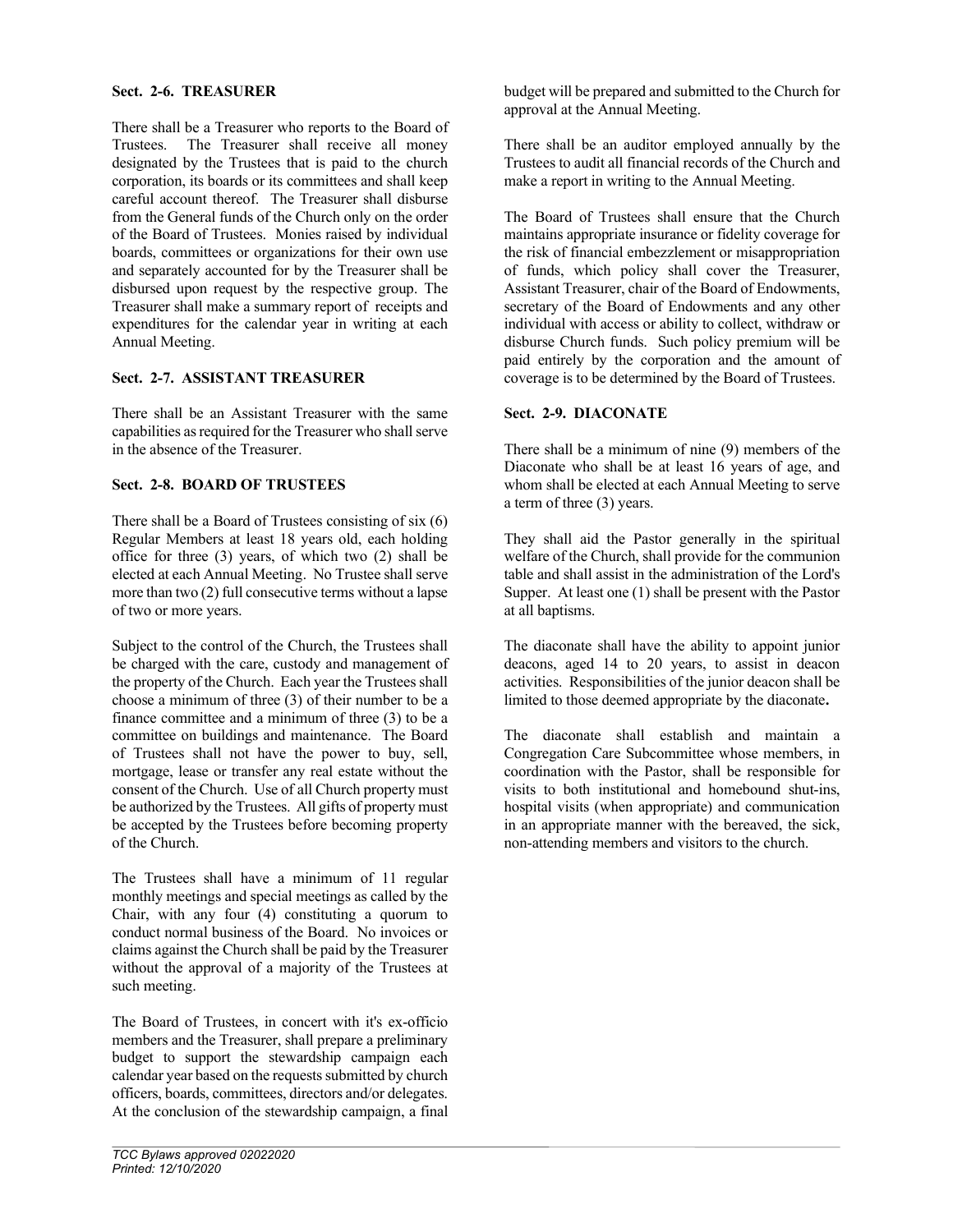### Sect. 2-10. BOARD OF CHRISTIAN EDUCATION

There shall be a Board of Christian Education which shall be responsible for supervising and directing all religious education work of the Church. The Board shall secure leaders for the Church School and may inaugurate and maintain any religious education activities it deems appropriate.

## Sect. 2-11. BOARD OF MUSIC

There shall be a Board of Music which shall be responsible for supervising and directing all music ministries of the Church. The Board shall secure staff for support of the music ministries. The Board may inaugurate and maintain any music activities it deems appropriate.

## Sect. 2-12. BOARD OF OUTREACH & MISSIONS

The Board of Outreach and Missions shall be responsible for all mission activities of the Church which shall include the promotion of Congregational caring through the giving of personal time and fund raising to make life better for all people locally, nationally and worldwide.

## Sect. 2-13. BOARD OF ENDOWMENTS

The Board of Endowments shall consist of five members, none of whom shall be a member of the Board of Trustees, holding office for three (3) years. No member of the Board of Endowments shall serve more than two (2) full consecutive terms without a lapse of two years. Each year the Board shall elect a Chair and a Secretary. The Chair of the Finance Committee of the Board of Trustees shall be an ex-officio member of the Board of Endowments.

It is the duty of the Board of Endowments to establish, maintain and foster growth of an endowment fund in which funds are invested in accordance with a written investment policy statement.

The Board shall maintain separate financial account(s) for all investments and earnings. Any transfer of funds from these accounts requires the signature of both the Chair and the Secretary of the Board of Endowments. A transfer of Endowment funds shall be permitted only in the following instances:

(a) By majority vote of the Board of Trustees, the amount of any increase in the total market value of all Endowment assets over the prior calendar year, after adjusting to disregard the impact of any

 contributions and distributions over the period, up to a maximum of four percent (4%) of the market value as of January 1 of the prior year, may be requested to be transferred to the general fund of the Church.

- (b) All Endowment Fund assets, in whole or part, may be requested to be transferred to the general fund of the Church by two-thirds (2/3) affirmative vote of those present at a duly called special meeting of the Church.
- (c) Transfer or re-investment of funds, including any fees, within the Board of Endowment accounts may be made with majority vote of the Board of Endowments.

The Board of Endowments may not expend funds. Any expense not directly associated with transfer or investment of funds shall be approved by the Trustees and paid from the church general fund.

The Board of Endowments will report investment results at the Annual Meeting indicating, as a minimum, the total market value as of December 31. The amount subject to transfer by request of the Board of Trustees pursuant to subsection (a) above shall be held in a readily available investment or account for a period of one year.

The Board of Endowments shall have a minimum of four quarterly meetings, or as called by the Chair, with any three (3) members constituting a quorum.

### Sect. 2-14. PERSONNEL

Unless otherwise provided in these By-Laws, boards and committees may identify personnel needs, establish requirements, interview and make recommendations for employment to the Board of Trustees. The Board of Trustees shall oversee all legal and financial matters concerning employment of full time, part time and volunteer personnel.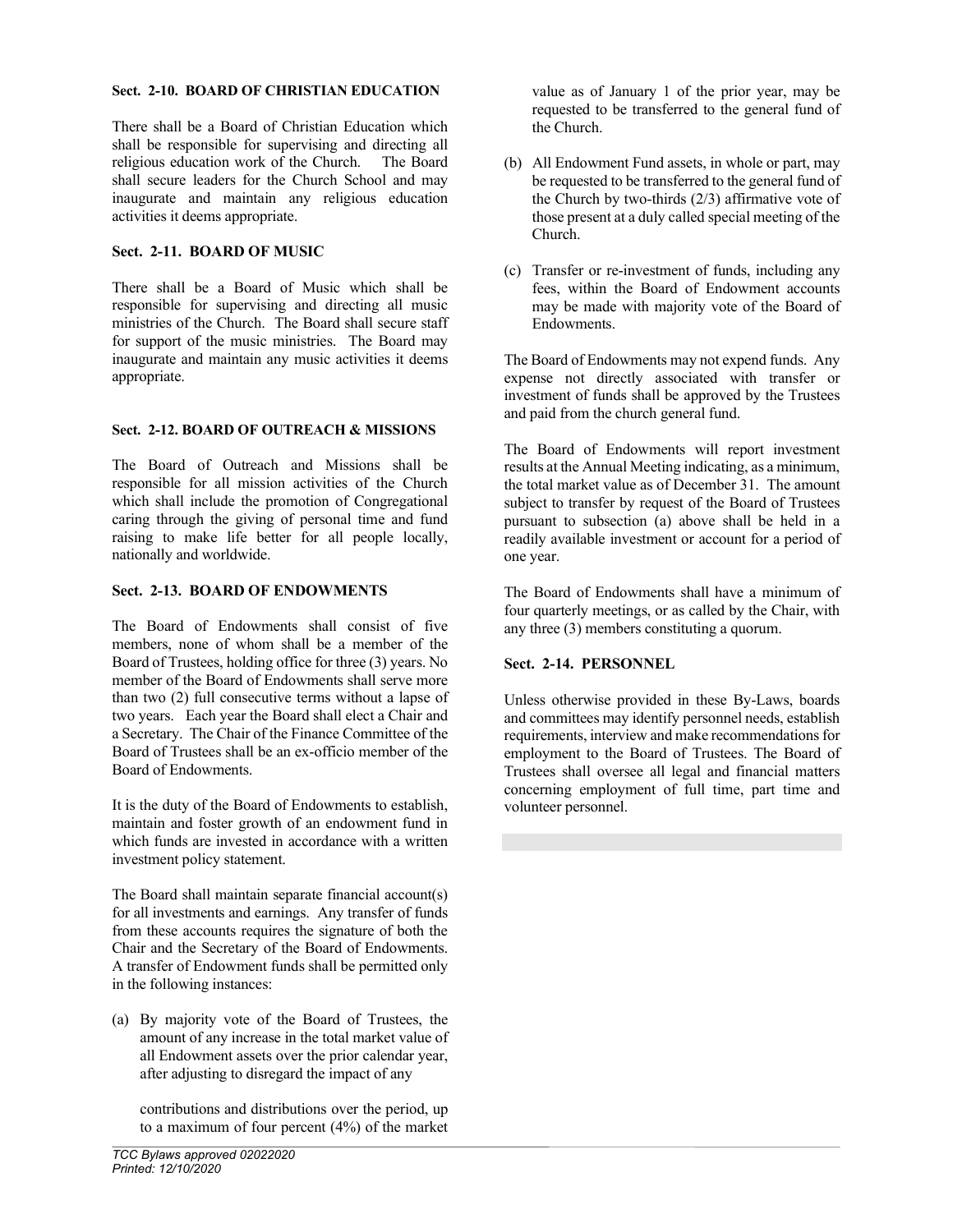### ARTICLE III

#### **ORGANIZATION**

#### Sect. 3-1. GENERAL

The first meeting of each board and committee in the new church year shall be called to order by either the Chair of the previous year, the President of the Church or the Vice-President of the Church for the purpose of electing a chair for the current year. All subsequent board or committee elections and activities shall be conducted by the then newly elected Chair or a duly designated alternate.

All boards and committees shall prepare a written report of the year's activities to be submitted at the annual meeting of the congregation. All boards and committees, including ad hoc committees, shall regularly report to the Standing Committee.

#### Sect. 3-2. STANDING COMMITTEE

The Standing Committee shall assist the Pastor in the general executive capacity of all matters concerning the effective conduct of church affairs. The committee may meet on a regularly scheduled basis or at the request of the Pastor or President upon notification to all members, with any ten  $(10)$  serving as a quorum.

The Standing Committee shall consist of the following members:

- 1. Officers of the Church
- 2. The Chair (or designated alternate) and one other member of the following boards and committees:

 Board of Trustees Diaconate Board of Endowments Board of Christian Education Board of Music Board of Outreach and Missions Stewardship Committee Reception Committee Flower Committee Partnership for Sharing Committee

3. A Representative from the Youth Fellowship.

4. Two (2) Members-at-Large elected at the Annual Meeting who are Regular Members and are not entitled to a vote on the Standing Committee as a member of any other board or committee of these By-Laws.

5. Past President of the Church.

The Standing Committee shall further establish the number of persons to be on each committee and their duties, except where designated by these Bylaws or by vote of the Church. The Standing Committee may establish ad hoc committees as necessary and fill membership on Boards, Committees and Directorships when a vacancy occurs, unless specifically prohibited by these Bylaws. The Standing Committee, upon recommendation by majority vote of a board or committee, may replace a member who is not able to fulfill the respective duties and responsibilities of that organization. Except as otherwise provided by these Bylaws, a vacancy in any office shall be filled by the Nominating Committee and approved by the Standing Committee.

Should the need arise, the Standing Committee shall submit to the congregation nominations of Regular Members to participate in a Search Committee for the purpose of finding and identifying a new Pastor to recommend to the congregation.

The Standing Committee, on advice from the Nominating Committee, shall submit the slate of nominations to the Annual Meeting for election.

No later than March in each year, the Standing Committee shall read the minutes of the last Annual Meeting and prepare a recommendation to the congregation for approval of such minutes at the next Annual Meeting.

### Sect. 3-2a. POLICY & PROCEDURES MANUAL

The Standing Committee shall be responsible to establish, maintain and regularly review, at least annually, a Policy & Procedures Manual to govern all matters concerning the effective conduct of Church affairs. The Manual shall at all times be in compliance with the Bylaws. S

## Sect. 3-3. STEWARDSHIP COMMITTEE

There shall be a Stewardship Committee which shall be responsible for the annual financial campaign.

#### Sect. 3-4. RECEPTION COMMITTEE

There shall be a Reception Committee which shall be responsible for arrangements for new member or special occasion functions.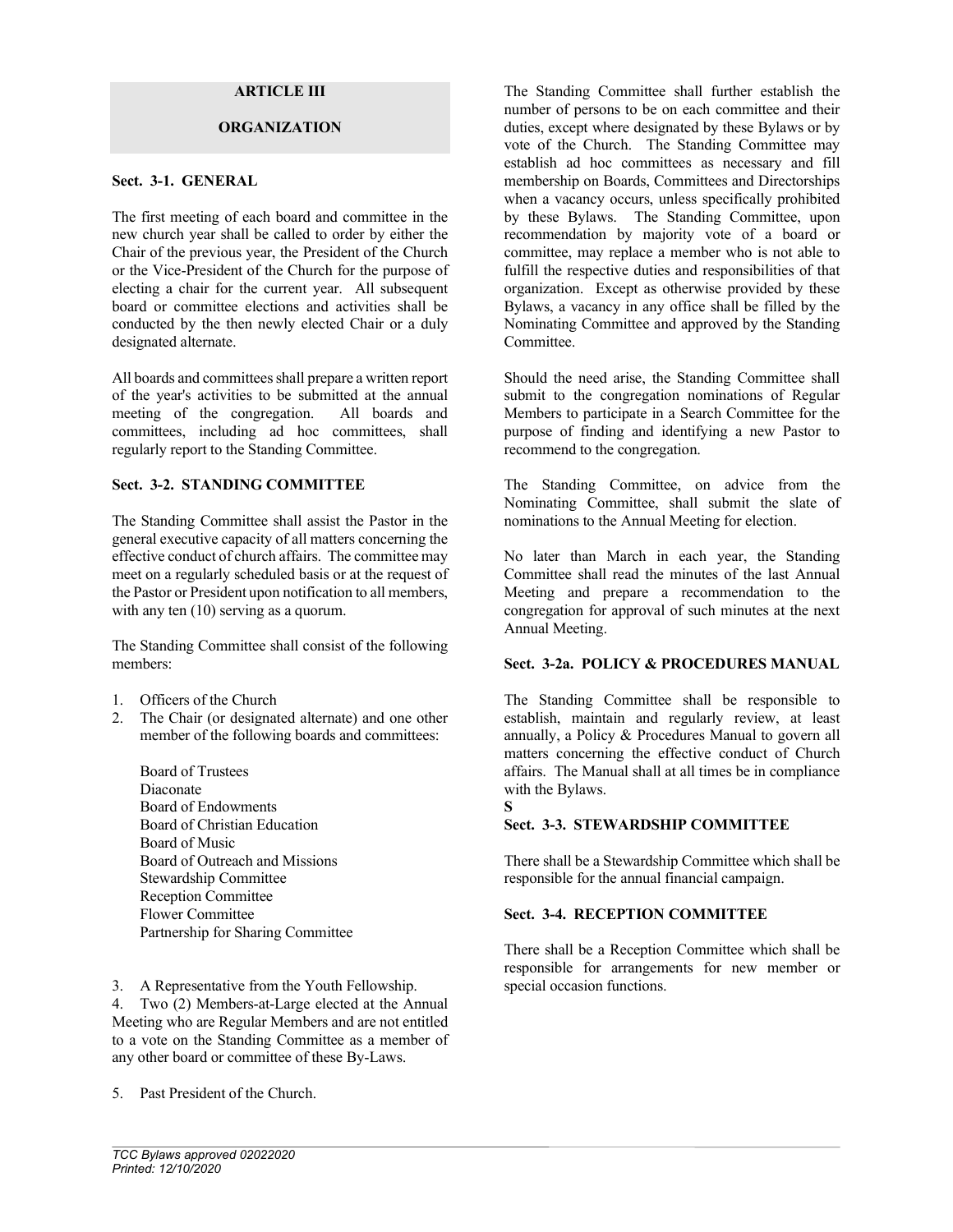### Sect. 3-5. FLOWER COMMITTEE

The Flower Committee shall arrange for flowers to be provided by members or friends for worship services.

## Sect. 3-6. COFFEE COMMITTEE

The Coffee Committee is responsible for refreshments after church worship services each Sunday.

## Sect. 3-7. PARTNERSHIP FOR SHARING **COMMITTEE**

The Partnership for Sharing Committee shall provide community outreach through Christian fellowship by way of various social events.

## Sect. 3-8. DELEGATES

There shall be Delegates and/or alternates elected at each Annual Meeting of the Congregation to represent the Church at the National Association of Congregational Christian Churches (NACCC) and the Fellowship of Northeast Congregational Christian Churches (FNCCC) meetings. The Pastor shall be the delegate to the Fellowship of Northeast Congregational Christian Churches Executive Committee.

## Sect. 3-9. DIRECTOR OF USHERS

There shall be a Director Ushers who shall provide for persons to serve as ushers at each worship service or special function.

## Sect. 3-10. DIRECTOR OF CRADLE ROLL

There shall be a Director of the Cradle Roll who shall be responsible for maintaining a list of new children in the parish, officially recognizing them on the part of the Church.

Sect. 3-11. Deleted

## Sect. 3-12. NOMINATING COMMITTEE

The Nominating Committee shall consist of the Vice President and four (4) Regular Members to be elected each year for a term of one (1) year. At least one member of the Nominating Committee shall have served as a member of the Nominating Committee the prior year. Except for ex-officio members and the Vice President, no member of the Nominating Committee shall serve more than two (2) full consecutive terms without a lapse of one or more years. The Committee shall be charged with preparing a nominations slate each year to be presented to the Standing Committee at their January meeting. The nominations slate shall include:

- 1. President
- 2. Vice-President
- 3. Corporate Secretary and Assistant Corporate Secretary
- 4. Trustees (Two for 3 year terms each)
- 5. Diaconate (as required for 3 year terms each)
- 6. Members of Board of Endowments (One or two for 3 year terms each)
- 7. Members of Board of Christian Education
- 8. Members of Board of Music
- 9. Members of Board of Outreach and Missions
- 10. Members of Stewardship Committee
- 11. Members of Reception Committee
- 12. Members of Flower Committee
- 13. Members of Coffee Committee
- 14. Members of Partnership for Sharing Committee
- 15. Director(s) of Ushers
- 16. Director of Cradle Roll
- 17. Delegates to National Fellowship and the Fellowship of Northeast Congregational Christian Churches.
- 18. Deleted
- 19. Members of Nominating Committee (Four plus Vice President)

20. Members-at-Large (Two)

## Sect. 3-13 DISSOLUTION

Upon dissolution of the Third Congregational Church of Middletown, Incorporated, all remaining assets will be used exclusively for exempt charitable and/or religious purposes.